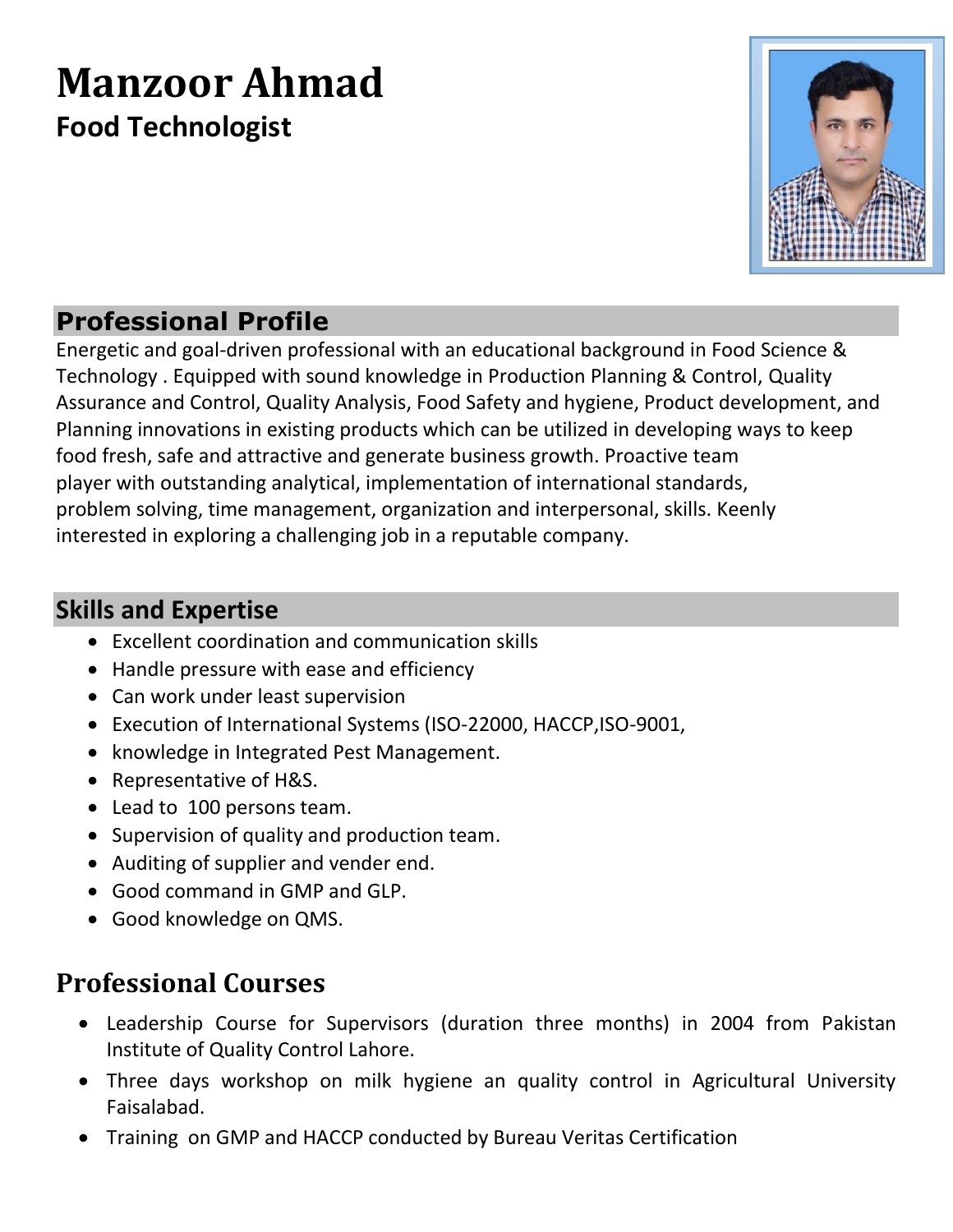- Training on HACCP conducted by UMB ( United management Bureau) KSA
- Training on ISO 22000 conducted by UMB KSA

# **Job Experience**

#### **Plant Manager**

Wardat Al Mashreq Food Company Riyadh Saudi Arabia.

#### **Responsibilities**

Product Categories**:** (Sterilized Thick Cream , Fresh Break Fast Cream, Recombined Evaporated Milk, Processed Cheddar Cheese Tin Pack ,Cheddar Cheese Block, Processed Spreadable Cream Cheese Glass Jar)

- Reporting to Director/CEO
- Hygiene monitoring of all processes and monthly auditing.
- Customer and Consumer complaint handling.
- Manning of whole plant and timely target achieving by reducing waste.
- New product development.
- To manage the Production Planning and Control.
- To control the production and quality of online running products.
- Calculation of Daily Gain & Loss %.
- Troubleshooting of Rotary Can Filling and Seamer Line (  $\phi$  of Can 35mm, 73mm 83mm) Jar Filling machine, Block Filling Machine , UHT and Pasteurizer .
- Implementation of insect pest management system throughout the factory.
- HACCP implementation, annual review & training.
- To ensure implementation of protocols of plant and personal hygiene.
- Product Wastage KPI Compliance & Daily Calculations of recipes
- To conduct internal and external audits

**Q A Manager** (24th October 2012 to 23th October 2015) Wardat Al Mashreq Food Factory Riyadh Saudi Arabia

• Conduct Research to develop and evaluate new formulas for the manufacturing of dairy products like Cheddar Cheese , Cream Cheese , Breakfast Cream, Sterilized Thick Cream, recombined Evaporated Milk.

- Assist in conducting accurate methods of analysis for quality parameters.
- To assure the material received is according to set standards of quality e.g., SMP,MPC, Cheddar Cheese, Cream Cheese, Renner Casein, E.Salts, Stabilizers etc.
	- To control and assure the quality of products, during Processing and after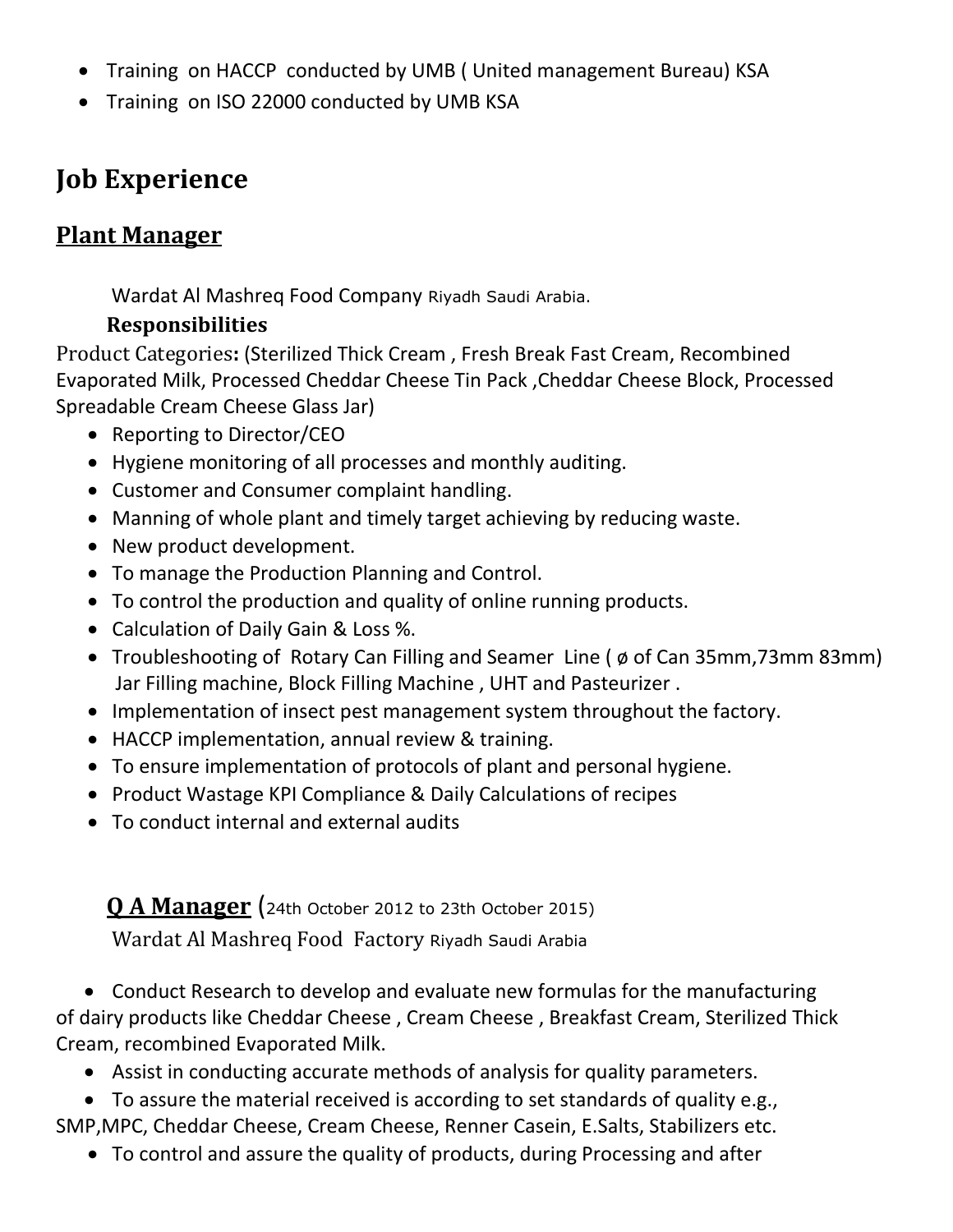packing and also make sure that finished product is fit for release.

- Supervise all the manufacturing process as per health and safety procedures.
- Implementation of insect pest management system throughout the factory.
- HACCP implementation, annual review & training.
- To ensure implementation of protocols of plant and personal hygiene.
- Monitoring and implementation of , ISO-22000, ISO 9001-2015 & HACCP
- Documentation for Export to GCC and Other Countries according the SFDA and IQS standard.

#### **Assistant Manager Production** March 2003 to 15th October 2012

Millac Foods (Pvt).Ltd. Lahore.

**Product Categories:** (Milk Powder, Butter, AMF, Desi Ghee, Sweetened Condensed milk, Malted Milk, Pasteurized Cream, High Density Diet.)

- Reporting to General Manager Manufacturing.
- Hygiene monitoring of all processes and monthly auditing.
- Customer and Consumer complaint handling.
- Manning of whole plant and timely target achieving by reducing waste.
- New product development.
- To manage the Production Planning and Control.
- To control the production and quality of online running products.
- Calculation of Daily Gain & Loss %.
- Troubleshooting of spray Dryer, Multistage MVR and TVR effect Evaporator.
- Implementation of insect pest management system throughout the factory.
- HACCP implementation, annual review & training.
- To ensure implementation of protocols of plant and personal hygiene.
- Product Wastage KPI Compliance & Daily Calculations of recipes
- To conduct internal and external audits

# **Personal Profile**

| Name:                 | <b>MAnzoor Ahmad</b>         |
|-----------------------|------------------------------|
| <b>Father Name:</b>   | Sono                         |
| CNIC:                 | 710412119877                 |
| <b>Email address:</b> | manzoorahmad78@gmail.com     |
| Cell#                 | +966509469747, +966553553017 |